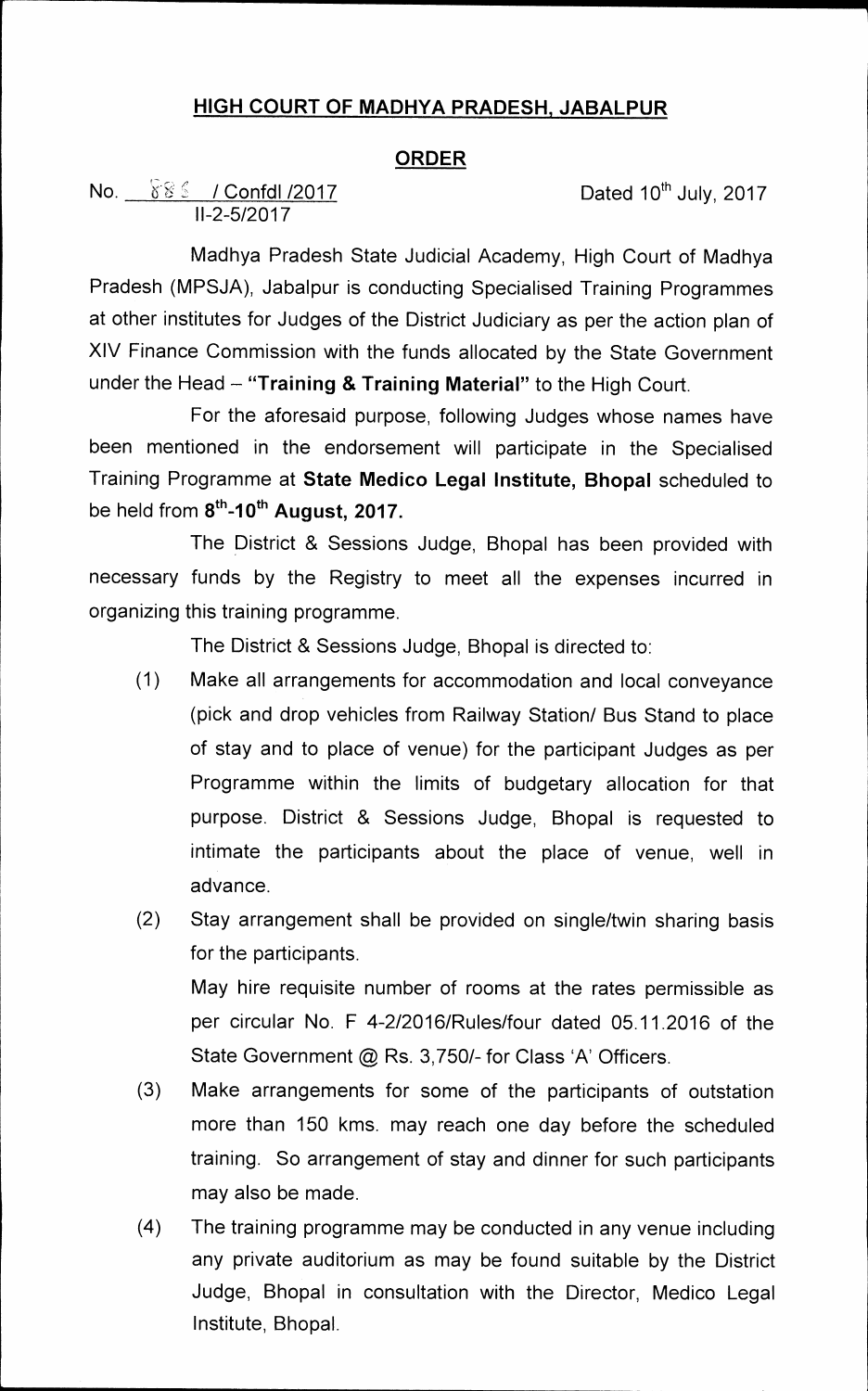- **(5) Depute one Judicial Magistrate/District Registrar for over-seeing the arrangements of this programme. Officers whose services are utilized for the purpose of the programmes may be allowed to pay honorarium as per High Court Order dated 26.08.2016.**
- **(6) During the training programme, breakfast, working lunch and tea twice with light snacks and dinner on the first two days of the programme shall be served. On the last day, breakfast, working lunch and tea twice with light snacks shall be provided. The outstation participants shall be provided with dinner packs, on request.**
- **(7) To contact the Director, State Medico Legal Institute, Bhopal for further necessary details. Telephone : 0755-2540588 (0), Email dirmedlegal@nic.in**
- **(8) The services of Class III and Class IV employees of the District Headquarters may be utilized by the District Judge, Bhopal. They may be paid an incentive of Rs. 450/- per day (only on holidays) to Class III employee and Rs. 250/- per day (only on holidays) to Class IV employee.**
- **(9) The payment shall be made within seven days of the programme and forward the details with copies of bills to the Director In-charge, MPSJA.**
- **(10) The participants attending State Medico Legal Institute shall submit their T.A. bills to the District Judge, Bhopal for reimbursement. The District Judge, Bhopal is authorized to reimburse the T.A. Bills as per the rules out of the funds allocated for the purpose.**

**BY ORDER OF HON'BLE THE CHIEF JUSTICE** 

 $\left( 0.7\right)$ 

**1MOHD. FAHIM ANWAR) REGISTRAR GENERAL** 

Endt. No.  $887 /$  Confdl /2017 **11-2-5/2017** 

Dated 10<sup>th</sup> July, 2017

**Copy forwarded to:-** 

**1. Principal Secretary, Government of M.P., Law & Legislative Affairs Department, Vindhyachal Bhawan, Bhopal.**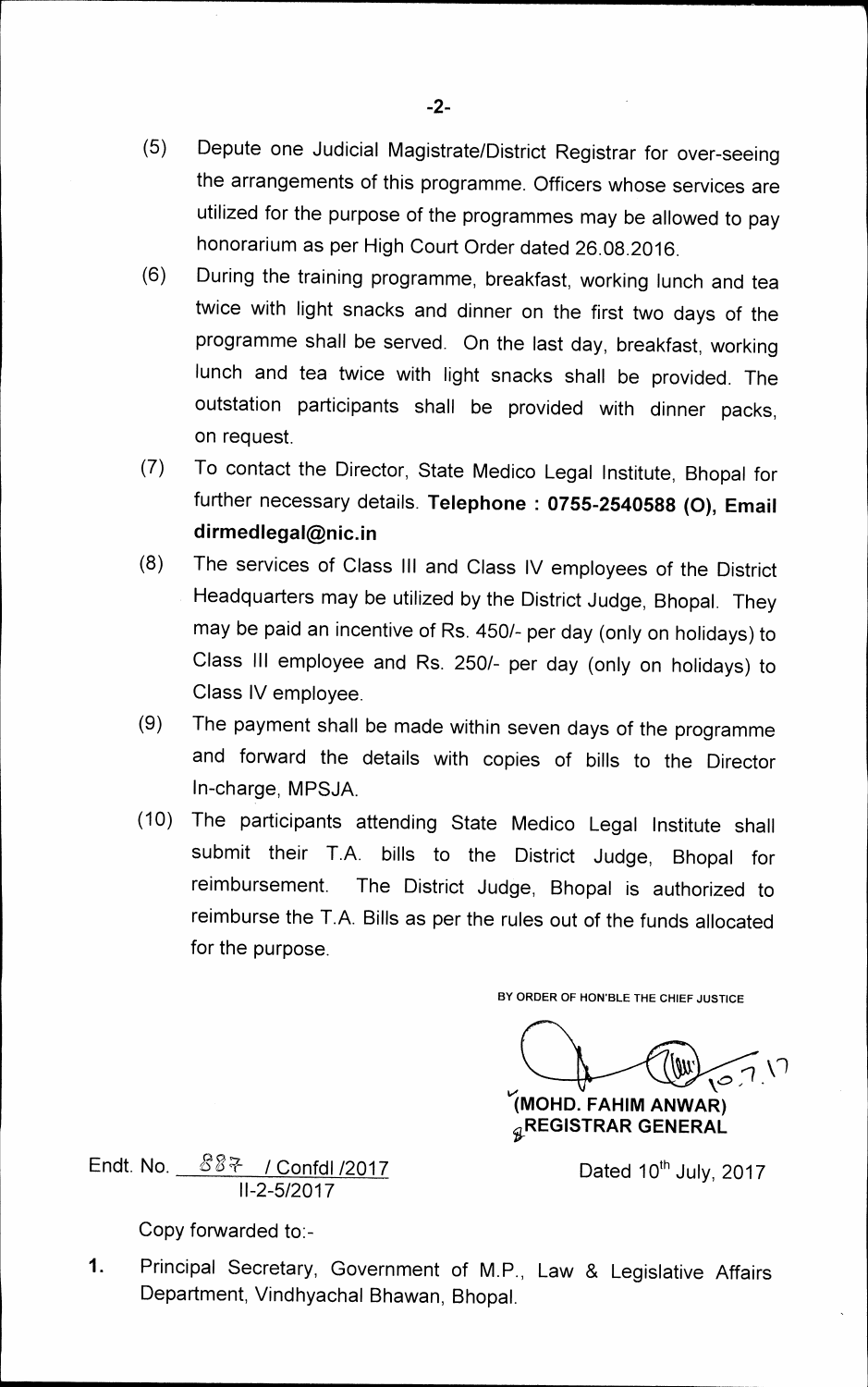Ann"

**2.** 

- **1. Shri Pradeep Soni (Sr.), ASJ, Special Court No.4, Gwalior**
- **2. Shri Makhanlal Jhod, II Additional District Judge, Balaghat**
- **3. Shri Leeladhar Solanki, II Additional District Judge, Ujjain**
- **4.** Shri Ramlakshman Karoria, IX Additional District Judge, Indore
- **5. Shri Vijay Singh Kawchha, Additional District Judge, Chachoda, District Guna**
- **6. Shri Krishna Das Mahar, Ill Additional District Judge, Multai, District Betul**
- **7. Shri Sameer Kulshrestha, II Additional District Judge, Barwani**
- **8. Shri Pankaj Singh Maheshwari, VI Additional District Judge, Indore**
- **9. Shri Galib Rasool, Additional District Judge, Lahar, District Bhind**
- **10. Shri Ashok Gupta, II Additional District Judge, Mhow, District Indore**
- **11. Smt. Shalini Sharma Singh, ADJ, Sausar, District Chhindwara**
- **12. Shri Sachindra Srivastava, II Additional District Judge, Maihar, District Satna**
- **13. Shri Ajay Kant Pandey, IV Additional District Judge, Vidisha**
- **14. Shri Deepak Kumar Pandey, III Additional District Judge, Shajapur**
- **15. Shri Sanjeev Kumar Gupta, I Additional District Judge, Burhanpur**
- **16. Smt. Varsha Sharma, V Additional District Judge, Indore**
- **17. Ku. Manjulata Chaturvedi, II Additional District Judge, Gadarwara District Narsinghpur**
- **18. Shri Surendra Kumar Shrivastava (Jr.), IV Additional District Judge, Katni**
- **19. Shri Ramji Gupta, I Additional District Judge, Gwalior**
- **20. Shri Om Prakash Singh Raghuwanshi (Jr.), II Additional District Judge, Dewas**
- **21. Shri Alok Mishra, II Additional District Judge, Vidisha**
- **22. Shri Abdul Qadir Mansoori, IV Additional District Judge, Mandsaur**
- **23. Shri Vikram Singh Bule, II Additional District Judge, Khandwa**
- **24. Shri Uday Singh Maravi, I Additional District Judge, Sendhwa, District Barwani**
- **25. Shri Saify Daudi, AJ to I Additional District Judge, Ashoknagar**
- **26. Shri Ashok Kumar Sondhiya, IV Additional District Judge, Mandla**
- **27. Shri Jaideep Singh, I Additional District Judge, Betul**
- **28. Shri Mukesh Kumar Batham, Ill Additional District Judge, Chhatarpur**
- **29. Shri Rajesh Kumar Rawatkar, III Additional District Judge, Chhindwara**
- **30. Shri Ashok Kumar Sharma (Jr.2), Ill Additional District Judge, Morena**